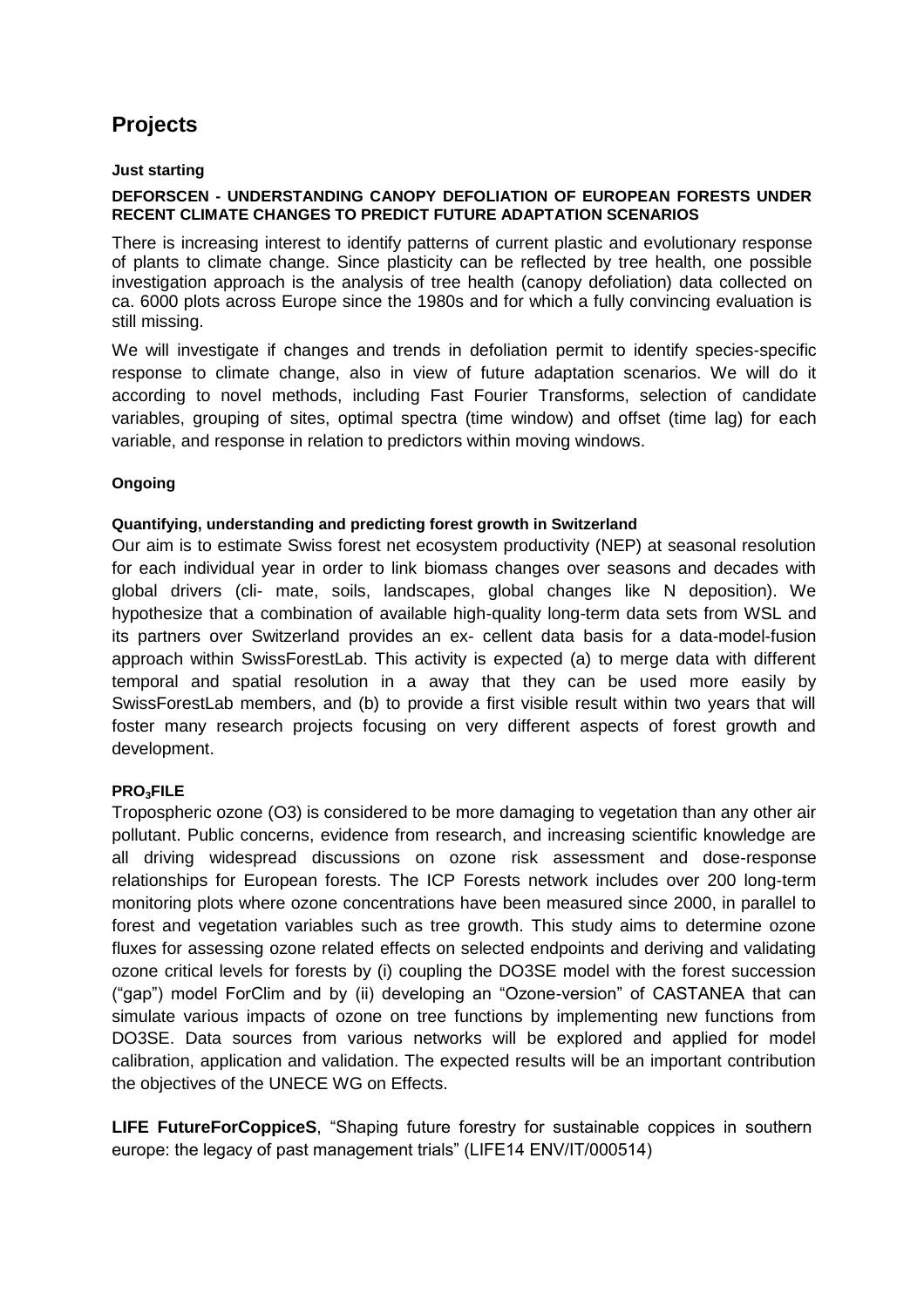FutureForCoppiceS will improve the knowledge base for the development of future, sustainable forest management (SFM) of coppice in southern Europe. Coppice covers ca. 23 million ha in the Mediterranean (ca. 3.7 millions ha. in Italy) and are barely considered in SFM scenarios, which are mostly based on modeling exercises. FutureForCoppiceS adopts a different concept: on the basis of a network of management trials installed 10-45 yrs. ago, it will demonstrate, post-hoc and by real data on SFM indicators, how different management approaches have actually favoured/limited the sustainability and efficiency of coppice forests. Given that concurrent, substantial changes (e.g. green house gases, temperature, precipitation) have occurred over the past 45 yrs. both locally and globally, the results will improve the knowledge base for SFM in view of anticipated future changes in key environmental drivers.

**LIFE SMART4Action,** "Sustainable Monitoring And Reporting To Inform Forest and Environmental Awareness and Protection" (LIFE13 ENV/IT/000813).

SMART4Action intends to re-shape the forest monitoring in Italy and its information and reporting system in a way that, while keeping scientifically sound, they can be financially sustainable even under budget restriction. The existing national monitoring infrastructures (the large-scale and intensive forest condition monitoring networks) and the Italian National Forest Inventory are managed by the same agency, the Italian Forest Service (Corpo Forestale dello Stato). This offers the opportunity for a fully consistent approach in revising the present monitoring networks, making them fit for providing results at reduced costs and enhancing formal and practical links with the NFI. Improved communication and dissemination strategy will better inform policy makers, increase awareness and involvement of citizens, and allow tailored reporting for different stakeholders. This re-designed system will enhance the visibility of forest monitoring, its closeness to the society, its acceptance and ability to attract new supporters and resources. The new system should be seen as a minimum core set-up, sustainable in the long-term, and that can be augmented when and where resources will be available.

## **Recent**

LIFE ManFor C.BD, "Managing forests for multiple purposes: carbon, biodiversity and socioeconomic wellbeing" (LIFE09ENV/IT/000078). Contract with: CNR – Istituto di Biologia Agroambientale e Forestale (IBAF) del CNR.

<http://www.manfor.eu/new/>

FP7 EU-BON - Building the European Biodiversity Observation Network. Consortium member.

FOREST EUROPE. <http://www.eubon.eu/>

Forest Europe. Sustainable Forest Management, assistance in the revision of SFM Criteria and Indicators. Contract with Liason Unit Madrid at Tragsatec, Madrid. <http://foresteurope.org/>

Ozone Effects on FORests in Trentino (EFFORT), a 5-year project carried out over the period 2007–2011 to estimate the potential and actual ozone effect on forests in Trentino, Northern Italy.